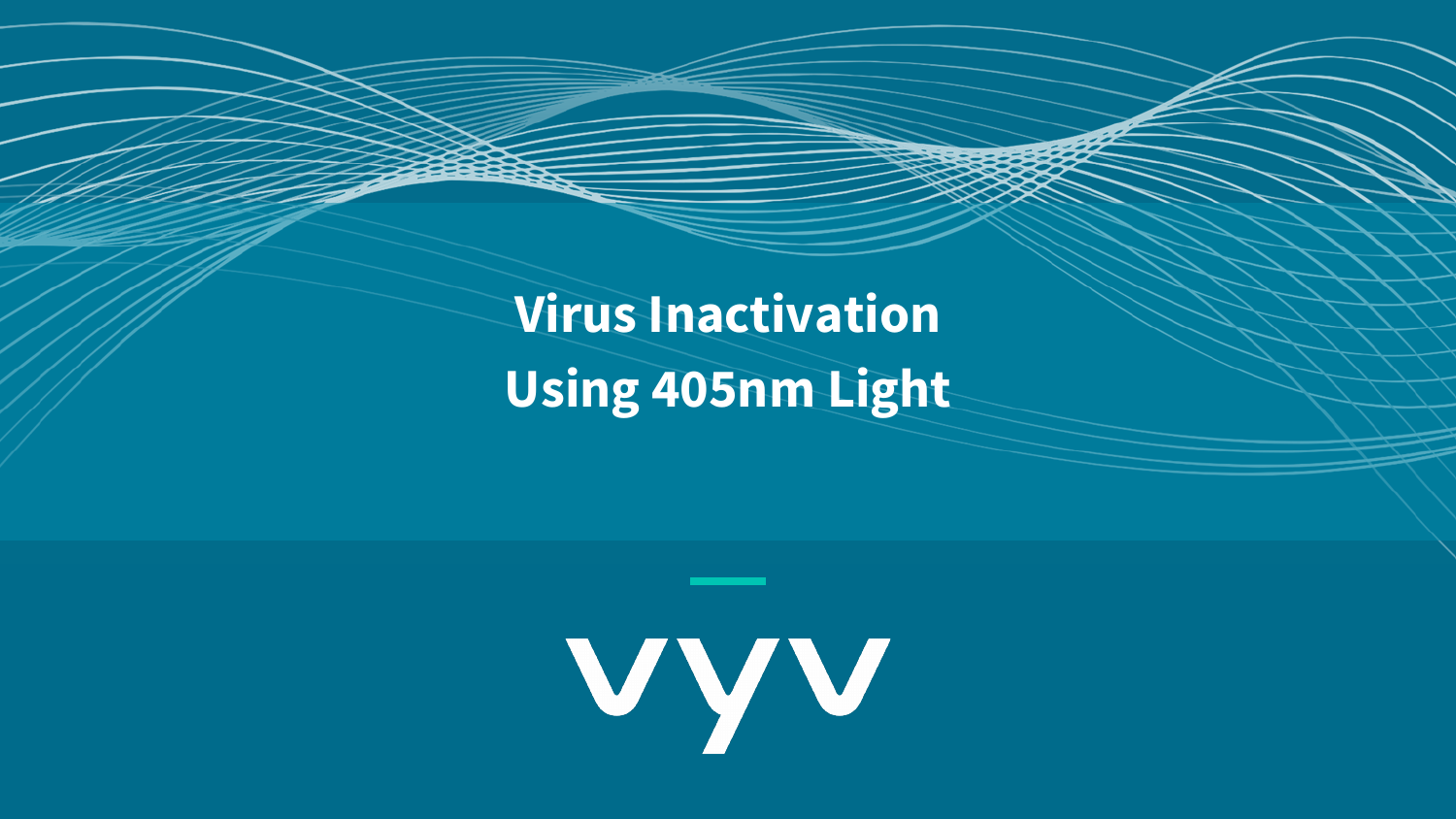#### **Vyv Antimicrobial Claim Expands to Include Viruses**



**The Power of Visible (405nm) Antimicrobial Light**













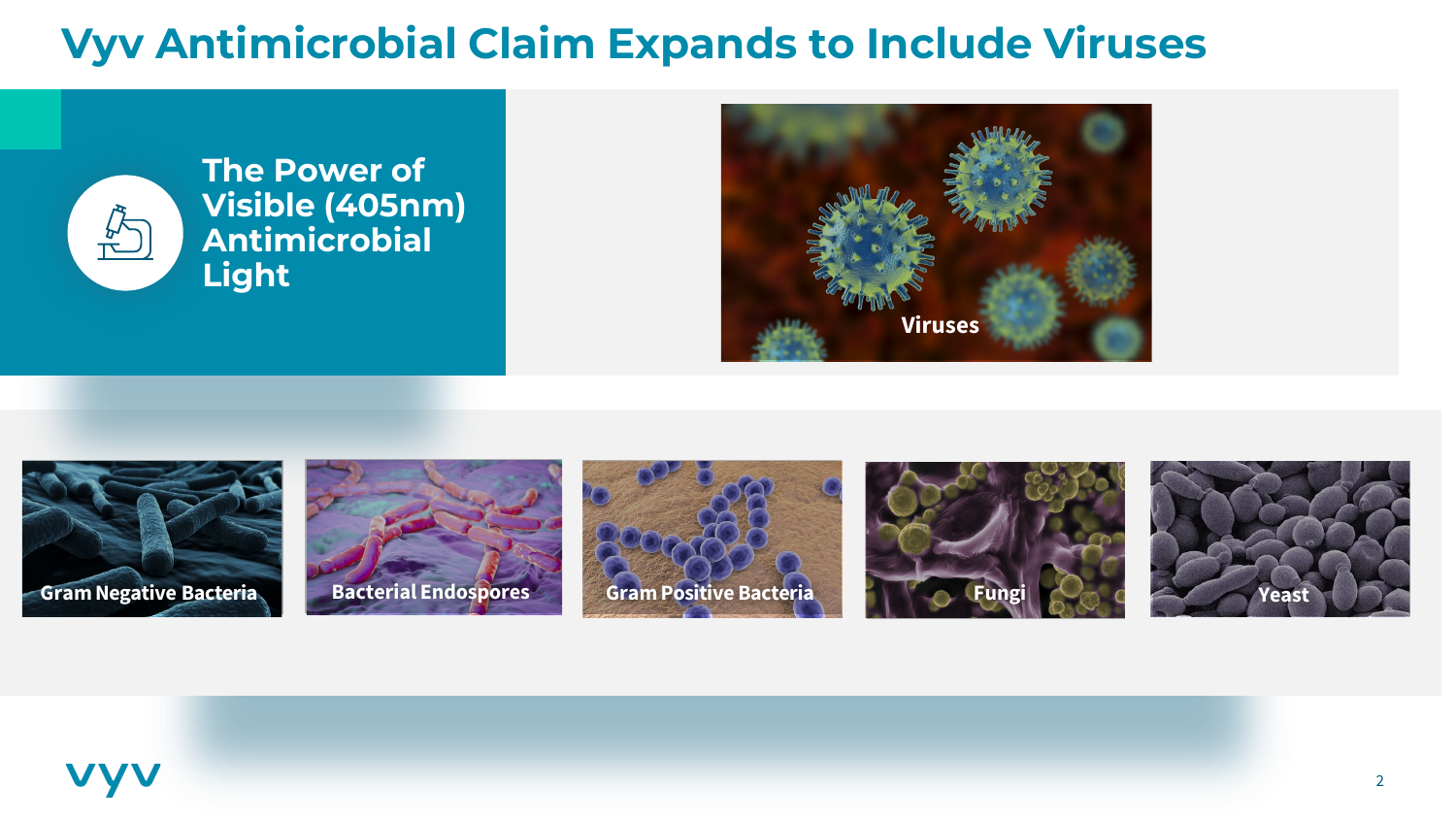### **Vyv's New Claim**

# **Vyv kills\* viruses, bacteria, fungi, yeasts, mold.**

*\*Testing on a non-enveloped virus (MS2 bacteriophage) showed a 97.12% reduction in controlled laboratory testing in 8 hours on hard surfaces. Testing on SARS-CoV-2 (enveloped virus) showed a 98.45% reduction in controlled laboratory testing in 4 hours on hard surfaces. Testing on MRSA and E. coli showed 90%+ reduction in controlled laboratory testing in 24 hours on hard surfaces. Results may vary depending on the amount of light that is reaching the surfaces in the*  space where the product is installed and the length of time of exposure. Use of Vyv antimicrobial light is not intended to replace manual cleaning and disinfection *practices.*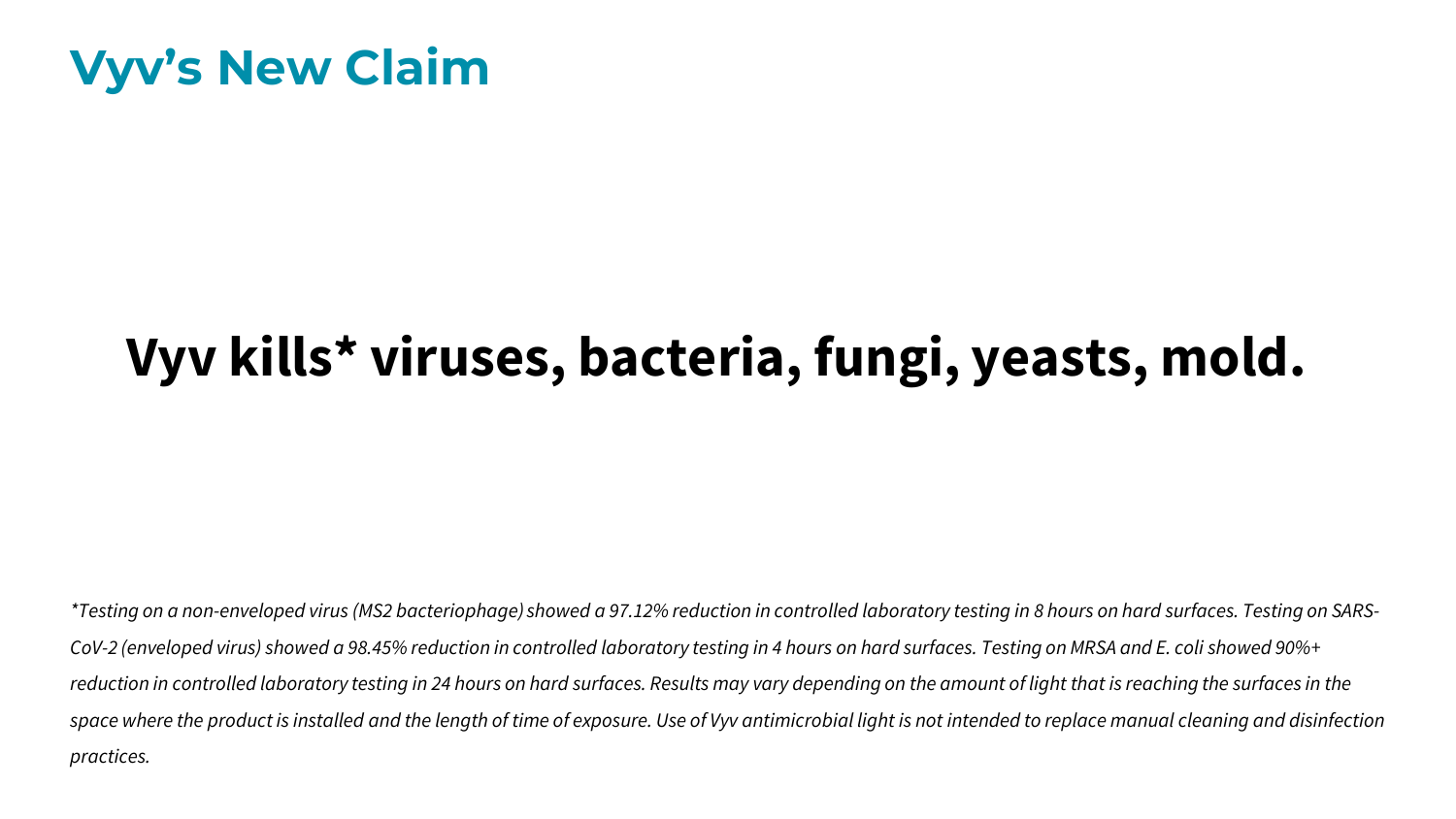## **Types of Viruses**





Can cause persistent infections and must be transferred from host-to-host.

Examples: SAR-CoV-2 (COVID-19), Influenza, Hepatitis B and C, and Hemorrhagic Fever (Ebola)

#### **Enveloped Virus Non-Enveloped Virus**

More resistant to both disinfectants and stresses like drying out or heat exposure.

Examples: Norovirus (dysentery), Rhinovirus (common colds), and Poliovirus (Polio)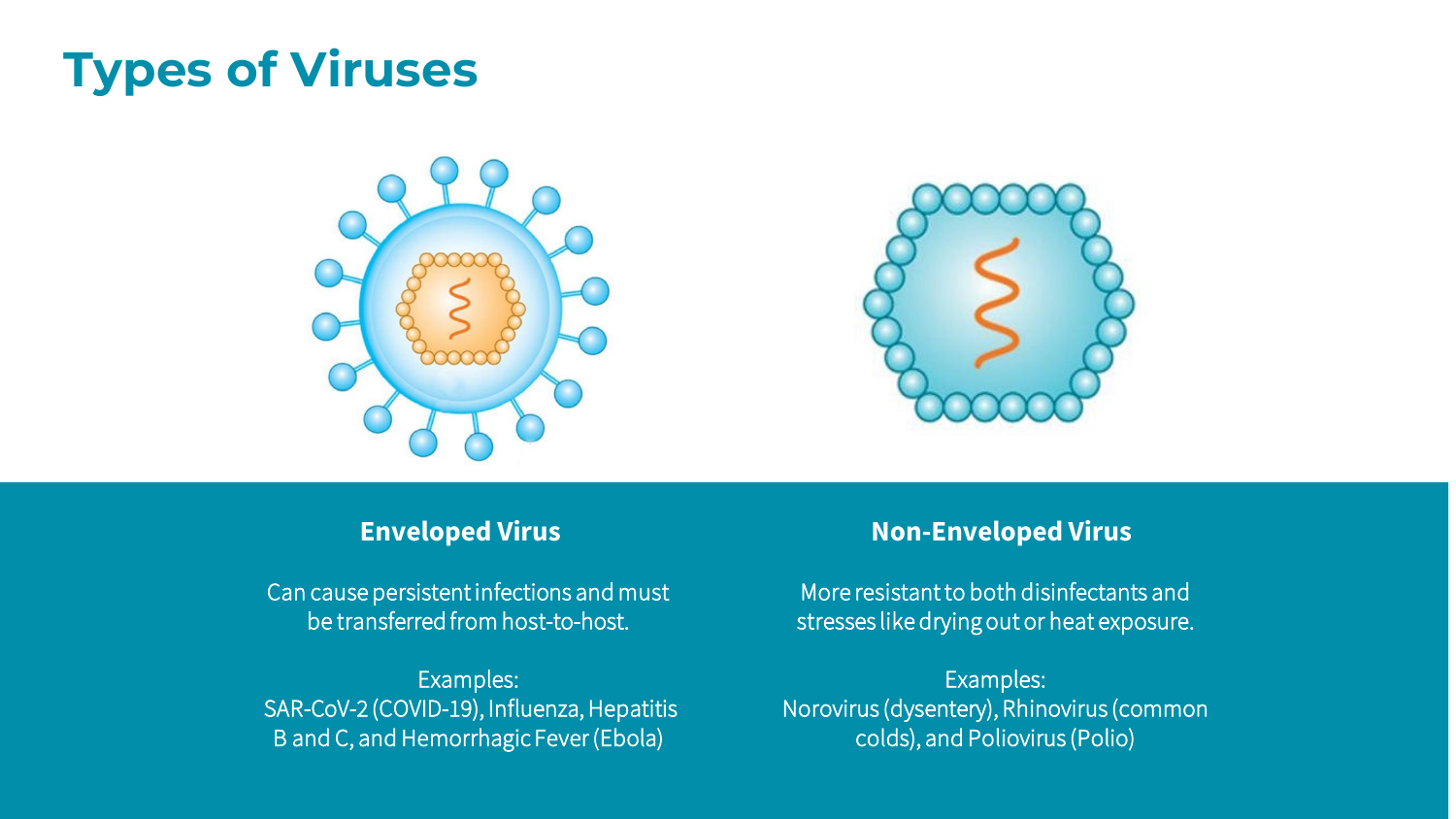# **How We Tested:**

- To our knowledge, Vyv is the first and only company to perform EPAsubmissible viral inactivation experiments with visible light.
- Vyv worked with Microchem and Element (3rd party labs) to design tests as close as possible to tests accepted by EPA, and to compile reports designed for EPA submission.
- "ASTM E1153 Efficacy of Sanitizers for Inanimate, Hard, Nonporous Non-Food Contact Surfaces," modified to allow longer times (>>10 min.) and for viruses with longer half lives, or increased irradiance.
- Target dried onto 2.5 cm square or 2.5 cm X 7.5 cm glass carriers. Measures log kill of growth inhibited (desiccated) organism or virus compared to control at same time point.

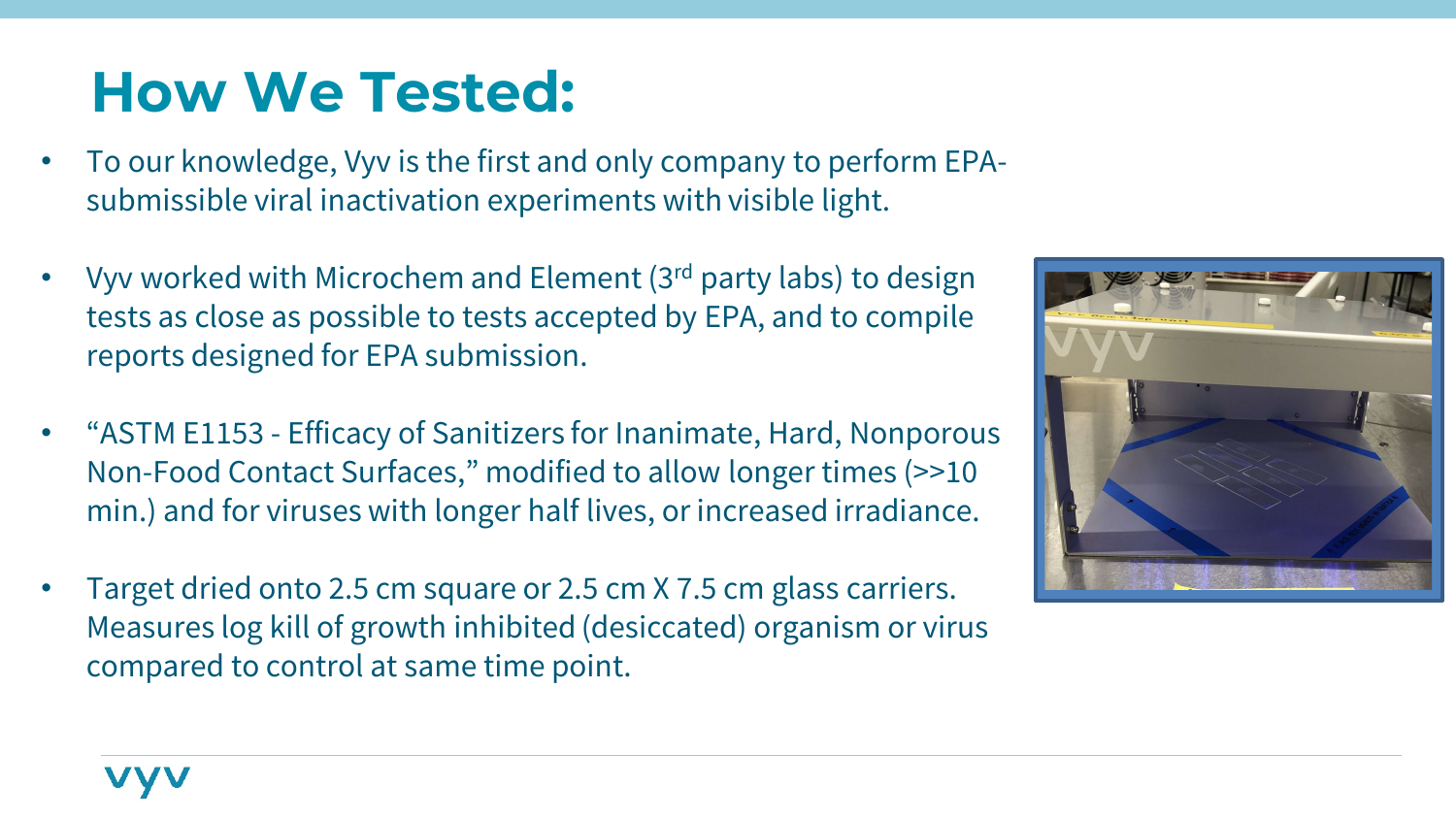#### **3rd Party Controlled Laboratory Testing Using Vyv Technology (405nm Light)**

- Testing was conducted using non-enveloped virus MS2
- MS2 Result: achieved 97% reduction within 8 hours
- Testing was conducted using an enveloped virus SARS-CoV-2
- SARS-CoV-2 Result: achieved 98% reduction within 4 hours

As with any organism and with varying environments results may vary.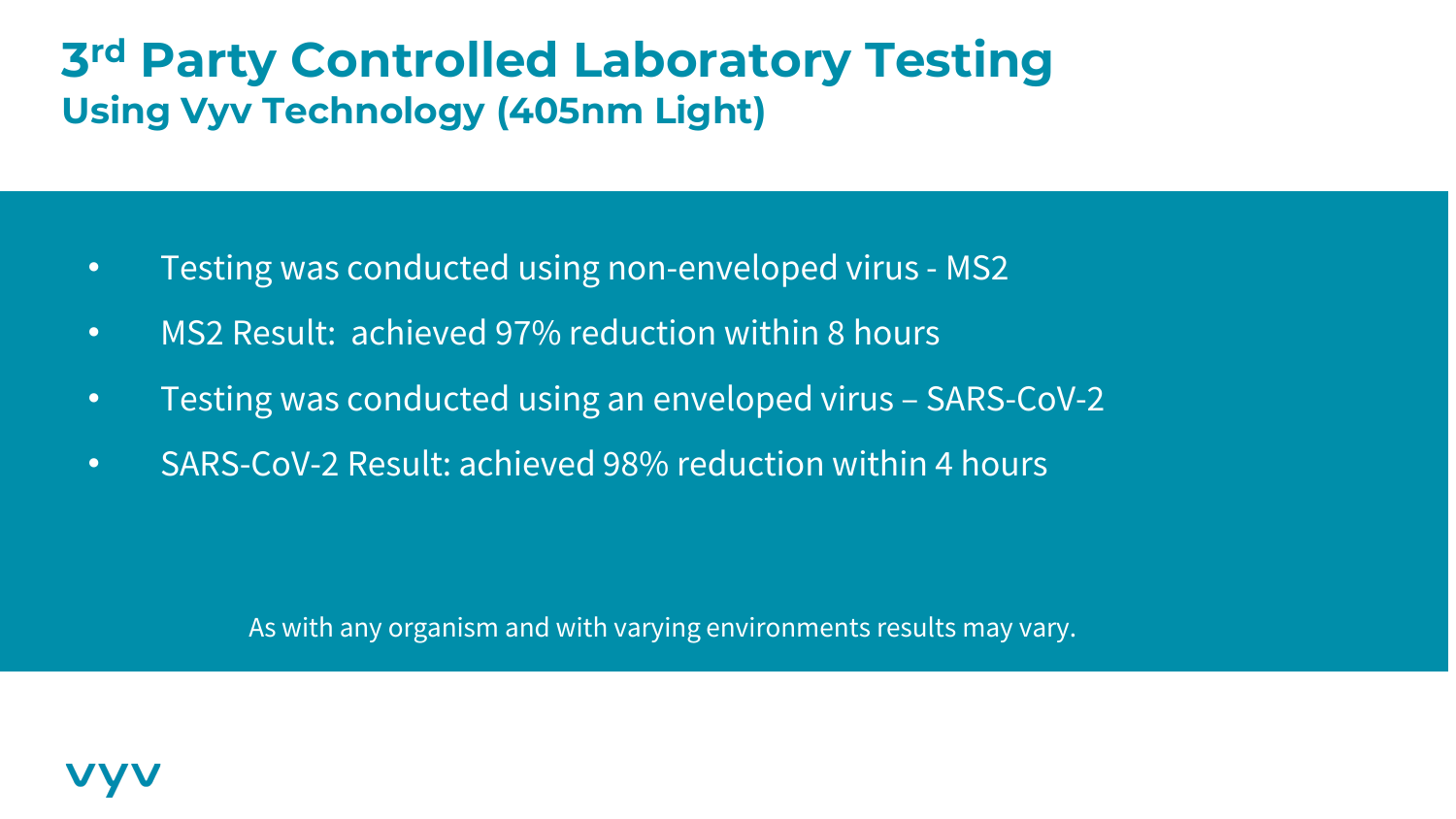#### **Icahn School of Medicine at Mount Sinai, New York Using 405nm Light**

- •Two enveloped viruses tested: SARS-CoV-2 & Influenza A
- Demonstrated inactivation of SARS-CoV-2 & Influenza A
- Between 55% (lower intensity) to 91% (higher intensity) in 4 hours
- Inactivated SARS-CoV-2 at 99.7% in 8 hours (higher intensity)
- Similar results were found with Influenza A

As with any organism and with varying environments results may vary.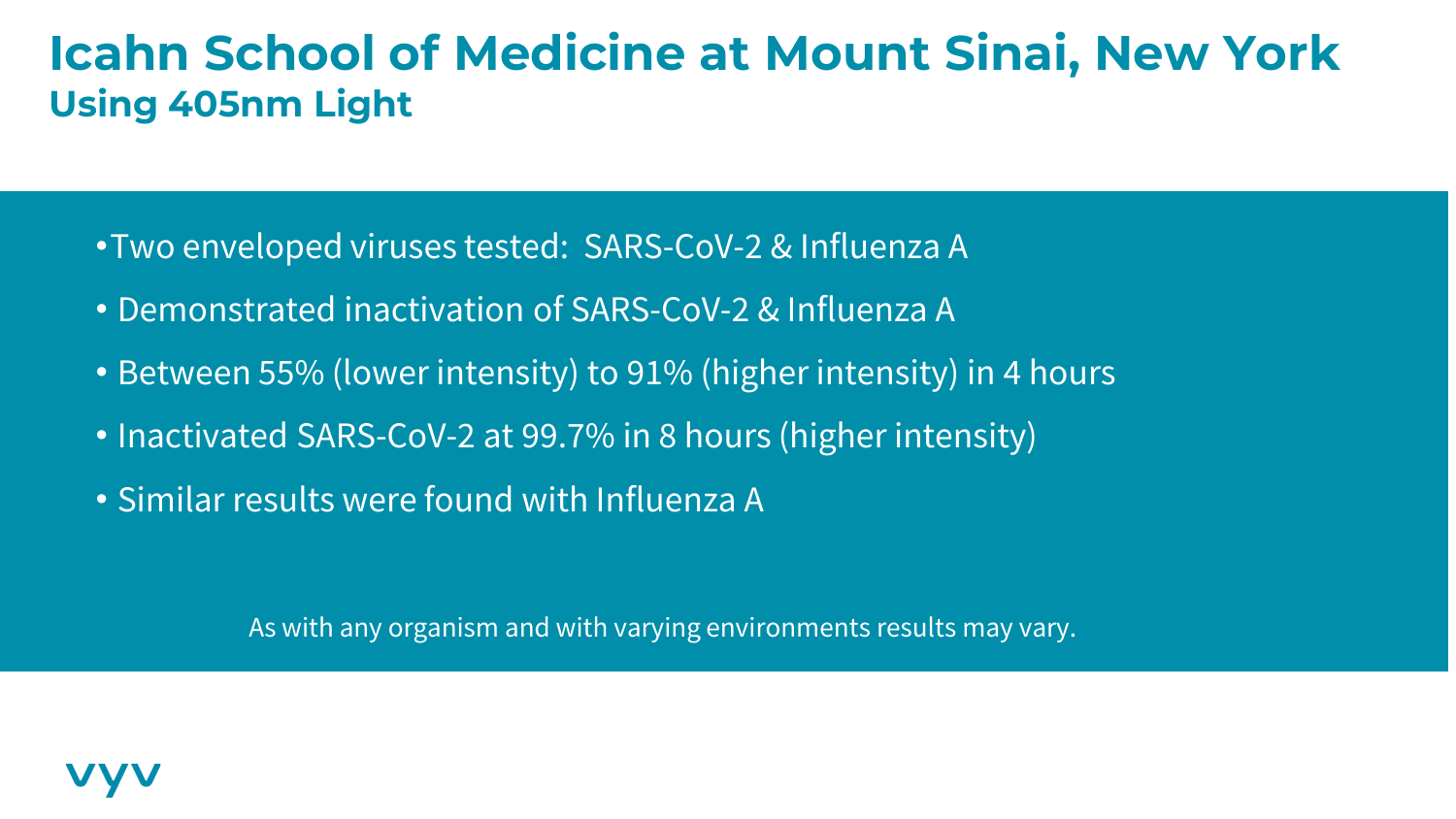# **Viral Testing Results**

| Organism          | Data<br>Source | Irradiance<br>(mW/cm <sup>2</sup> ) | Time<br>(hours) | <b>Inactivation Result</b> |
|-------------------|----------------|-------------------------------------|-----------------|----------------------------|
| MS <sub>2</sub>   | Vyv            | 2.00                                | 6               | >99.98%                    |
| <b>MS2</b>        | <b>Vyv</b>     | 0.05                                | 8               | 97.1%                      |
| <b>SARS-CoV-2</b> | <b>Vyv</b>     | 1.00                                | 4               | 98.45%                     |
| SARS-CoV-2        | Mt. Sinai      | 0.60                                | 8               | 99.7%                      |
| SARS-CoV-2        | Mt. Sinai      | 0.076                               | 24              | 98.2%                      |
| Influenza A       | Mt. Sinai      | 0.60                                | 8               | 82%                        |